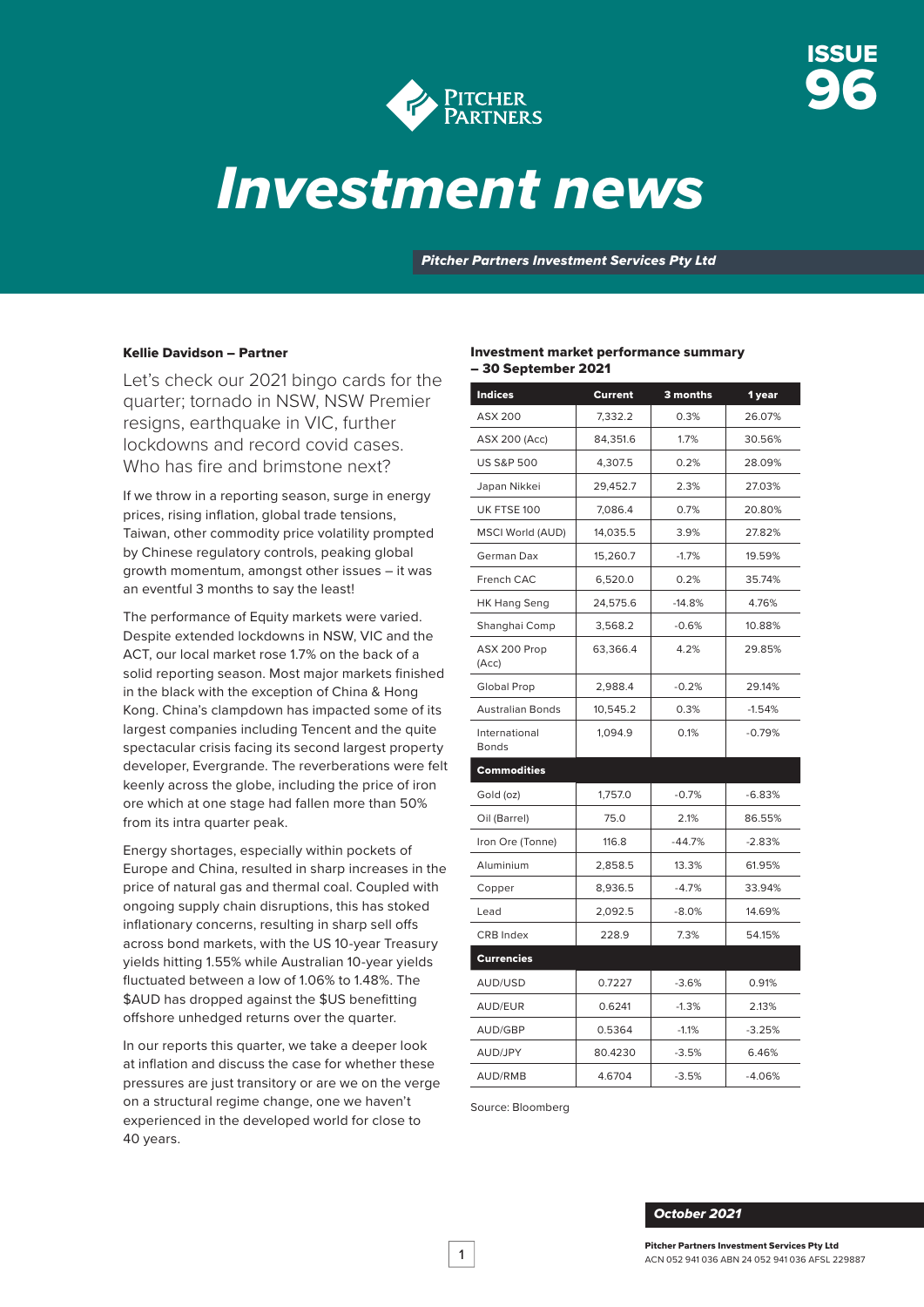We also discuss BHP's transformational announcement at its annual results in August, which highlighted a distinct pivot away from fossil fuels and into one of the three essential macronutrients for plant health and growth, Potash, which we believe will underpin attractive rates of return for BHP over the very long term.

Last but not least, we truly hope you, your family and friends are keeping well in these challenging times and very much look forward to meeting with you over the months ahead.

# *Potash – embracing a mega trend*

#### Alistair Francis – Senior Investment Analyst

The FY21 result for BHP Group Limited (BHP) proved to be a monumental day in the history of the company. For the newly appointed CEO – Mike Henry (Jan. 2020), the exceptionally strong result and record final dividend coincided with a trifecta of announcements that are company transformational. The announcements included:

- 1. Woodside Petroleum (WPL) and BHP are combining their respective oil and gas portfolios in an all-stock merger. BHP shareholders will be issued new WPL equity and will own 48% of the new combined group. The deal completion is expected in 2Q CY22.
- 2.Unification of the cumbersome Dual Listed Company (DLC) structure with the main listing going forward to be on the ASX. The existing BHP PLC shareholders will receive one BHP Ltd share in exchange for one BHP Plc share. BHP will maintain secondary listings on the LSE (London), JSE (Johannesburg) and its NYSE (New York) ADR offering. The unification process is expected to be completed in 1H CY22.

3. The US\$5.7bn Jansen Stage 1 potash project was approved. First ore is expected in CY27.

The all-stock merger of the BHP Petroleum business and WPL is expected to be completed after the planned DLC unification. BHP have indicated that the merger is however not contingent on the DLC unification.

From a long-term perspective, the three proposals (subject to various shareholder meeting approvals) will all add value to the newly structured BHP Group Ltd. It's expected that by removing fossil fuels from the portfolio mix, it will enable BHP to focus capital and management attention on those commodities that are required to facilitate electrification and decarbonisation. Just as importantly, the entry into the Potash market pushes BHP further into the future facing commodities that it craves, albeit the returns will be lower in the medium term.

After nitrogen and phosphorous, potassium (a chemical in potash) is the third essential macronutrient for plant growth and health. Over the years, modern intensive agricultural practices have led to a significant decline in soil potassium levels. Thus, having adequate potassium levels through the application of potash will help to reduce crop stress thereby supporting a growing global population. Currently, potash deposits are concentrated in Canada, Russia, and Belarus, with the highest import demand from China, Brazil, the United States and India.

The 100% BHP owned Jansen project (located in Saskatchewan, Canada) has been one of their discrete growth options for over a decade and now has the potential to become the largest and lowest-cost potash mine globally, with a mine life of approximately 100 years. Accordingly, Jansen offers BHP exposure to a mega trend by not only replacing the essential crop nutrients thereby creating higher yielding outcomes, but it helps to reduce the temptation for farmers to convert more of the world's forests into paddocks in the search for more fertile land. For the newly structured BHP portfolio, it importantly also provides greater diversification by commodity, customer base and operating footprint.

Further supporting the attractiveness of the investment is the Jansen potash project, which is expected to have materially lower carbon emissions released during production versus other major chemical fertilisers. In addition, underground mining and support fleet will be more than 80% battery electric vehicles by consumption and will ultimately pursue 100% electrification.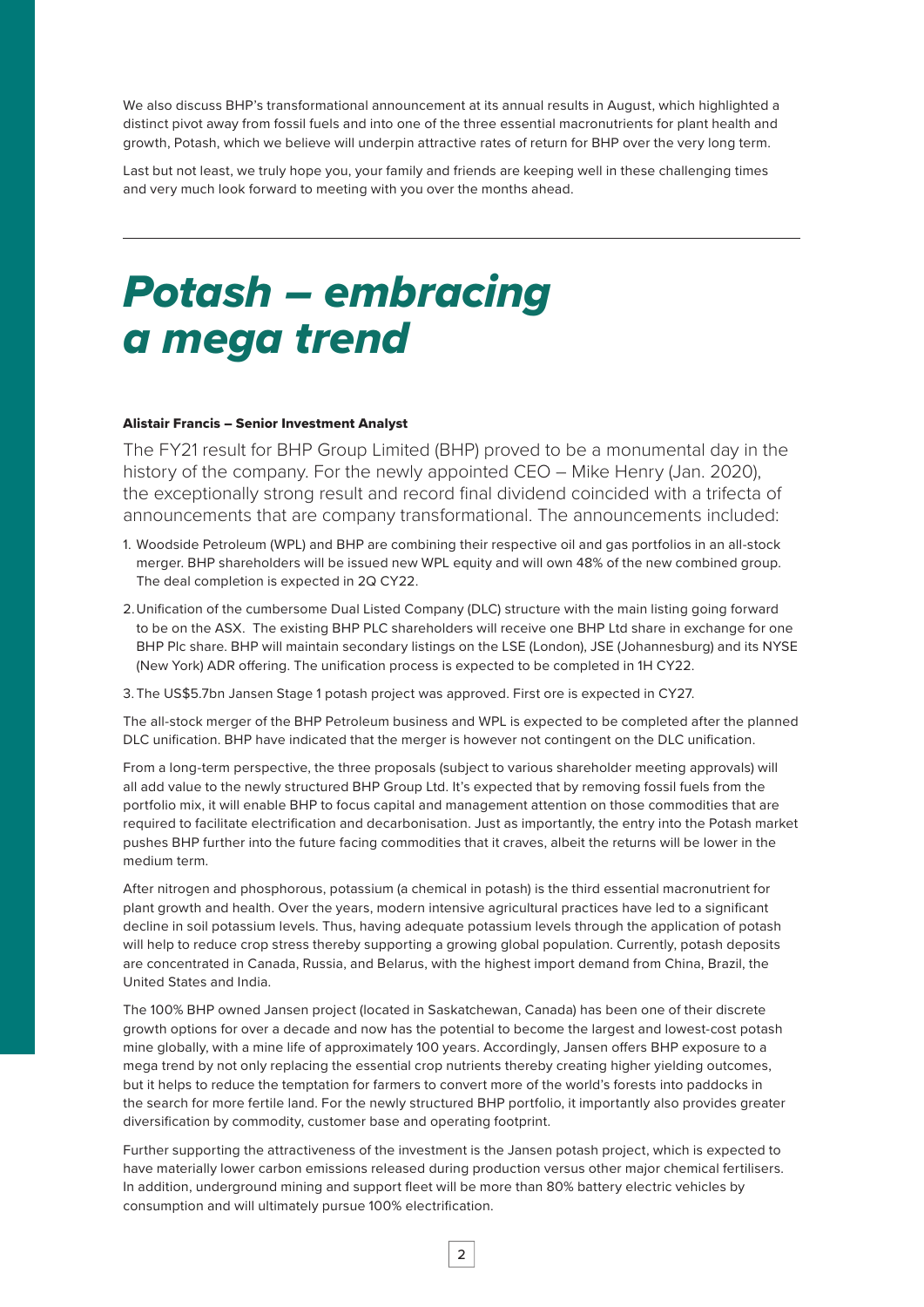The global potash market has come alive in 2021 as rising demand, surging crop prices and margins along with supply-side risks have combined to drive regional potash prices up 2–3 times. Over the past few months in particular, it has been the supply risk concerns from the increased sanctions implemented by both the European Union and the United States against the Belarus Potash Company. It is worth noting that the Belarus Potash company, accounts for around 20% of global potash supply. However, contract prices have remained subdued, and it is expected that the spike in regional spot prices will likely normalise as the market rebalances over time as the Belarus' volumes are repurposed to other locations.

Per the recent BHP investor briefing, the initial development (stage 1 of a proposed 4 stage plan) aims to deliver an underground mine with a production capacity of 4.35mtpa. Subject to further feasibility work, the market anticipates that the decision to develop the Jansen deposit is part of a much larger strategic commitment by BHP to the potash market with additional staged developments up to approximately 16mtpa incorporated into their plans.

## *BHP – Jansen briefing 15 September 2021*

#### Janson S1 provides a platform for growth

#### *Stage 2–4 would make Jansen one of the world's largest potash operations*<sup>1</sup>

Estimated production from potential incremental stages beyond Jansen $^2$ 



Source: BHP Jansen briefing, 15 September 2021. You can access a copy of the report on BHP's website [www.bhp.com.](http://www.bhp.com)

#### Notes

1. World's largest statement is on a production basis.

- 2. Production targets for Stage 1 is based on reported Ore Reserves. Potential incremental stages 2–4 are based on Measured Resources. Mineral Resources and Ore Reserves are included in the news release published on 17th August 2021, available to view at www.bhp.com. The execution of future stages would be subject to our review of supply and demand fundamentals and successful competition for capital under our Capital Allocation Framework.
- 3. Expected Capital Intensity Jansen S2-4, US\$/product tonne, Real 1 Jul 2020.
- 4. Expected Capital Intensity Jansen S1, US\$/product tonne, Real 1 Jul 2020.
- 5. Expected Jansen S2-S4 IRR of investment decision across ~100-year mine life analysis was conducted on consensus prices. Jansen S2-S4 IRR is post tax and nominal.
- 6. Expected Jansen S1 IRR of investment decision across "100-year mine life analysis was conducted based on the range of the average CRU and Argus prices in 2027–2037. Jansen S1 IRR is post tax and nominal and excludes remaining funded investment of ~US\$0.35 billion for completion of the shafts and installation of essential service infrastructure and utilities.

From a global perspective, potash demand growth is expected to sustain a 2.5% CAGR going forward which is underpinned by population growth, diet mix change, and shrinking arable land. Analysts forecast that this steady demand growth should see the potash market move into balance by CY26 and experience a deficit from CY27 onwards.

Given the dominance of the iron ore earnings along with the customer concentration risk for BHP, it's pleasing to see another future facing commodity in the form of potash finally being commercialised. Although a number of years until it makes a meaningful earnings contribution, the long-life potash investment also critically provides BHP's portfolio further diversification benefits from the other more cyclically orientated exposures.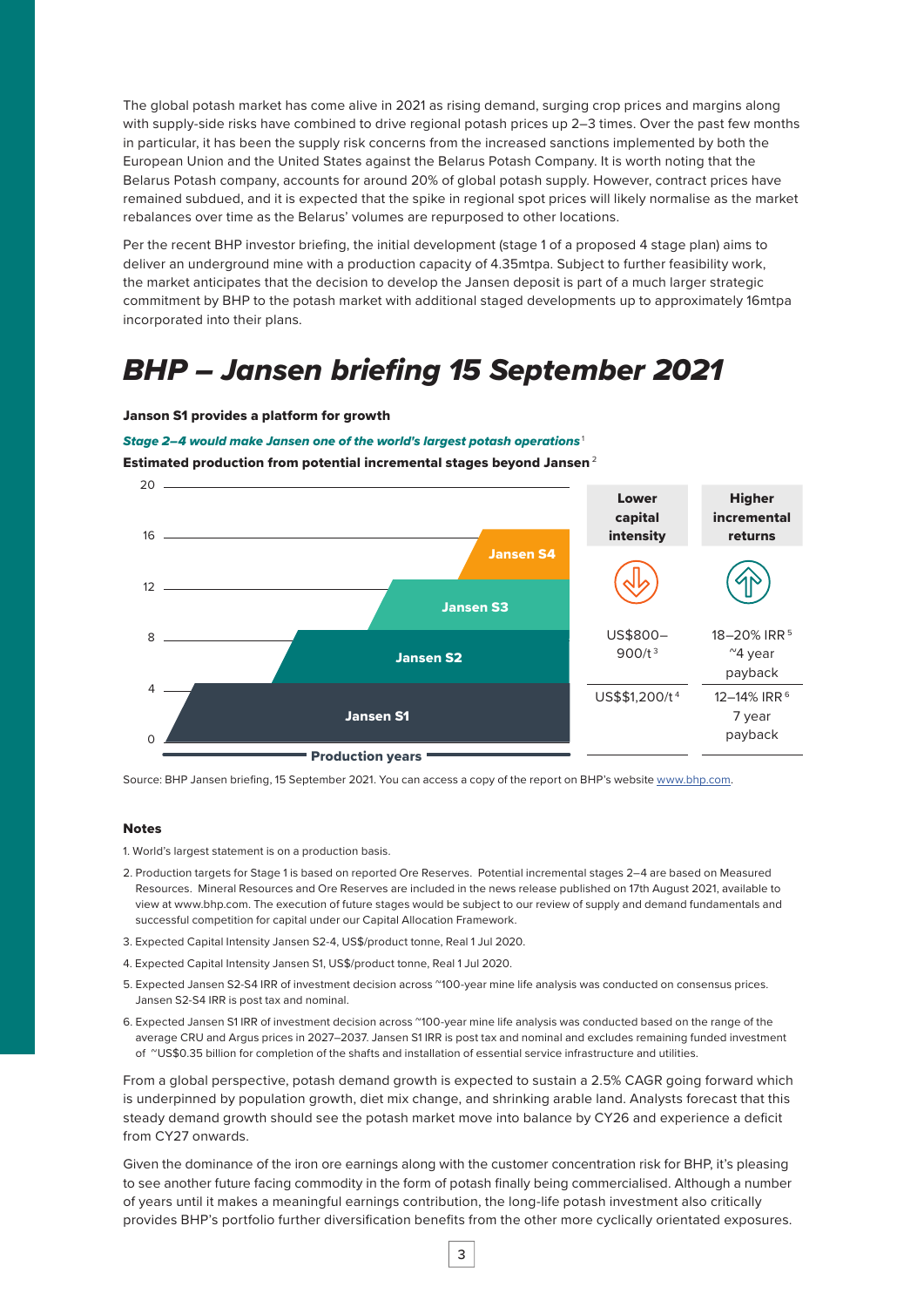# *Inflation – Where do we stand?*

### Duncan Niven – Director of Research

The recent surge in energy prices amid shortages particularly in areas of Europe and China, coupled with ongoing supply chain disruptions, have refuelled the debate around the likely persistence of the inflationary pressures currently being experienced around the globe.



### Headline consumer prices

Source: Department of Statistics Malaysia, DGBAS, Eurostat, FactSet, Goskomstat of Russia, IBGE, India Ministry of Statistics & Programme Implementation, INEGI, J.P. Morgan Economic Research, Korean National Statistical Office, Melbourne Institute, Ministry of Commerce Thailand, Ministry of Internal Affairs & Communications Japan, National Bureau of Statistics China, Office for National Statistics UK, Statistics Indonesia, Statistics Institute Turkey, Statistics South Africa, U.S. Department of Labor, J.P. Morgan Asset Management. Quarterly averages, with the exception of the two most recent figures, which are single month readings, are shown. Colours are based on z-score of year-over-year inflation rate relative to each country's own 10-year history where red (blue) indicates inflation above (below) long-run trend.

EM represents emerging markets.

Guide to the Markets – Australia. Data as of 30 September 2021.

For many of us, this issue is a relatively unusual environment. In looking back over time both here and overseas, if you're under 50 years old and have lived in developed markets, it's very likely you haven't experienced much in the way of inflation. If you're under 60, you likely have not experienced high, disruptive inflation.

The debate has two primary sides – will we see the pressures abate or are we on the verge of a change in regime?

**Camp Transitory** makes the case that recent inflation is due to a combination of temporary factors such as base-level effects as we roll off different time periods, the pandemic recovery and supply chain disruptions. Camp Structural argues that recent inflation is the starting point of a self-sustaining spiral

of rolling price increases that will end with inflation running materially higher than its pre-pandemic level.

Both camps have genuine cause to state their case. To further complicate matters, official measures and interpretations of inflation do differ from country to country – with varying allocations given to specific goods and services. Making generalisations involving multiple countries can be futile, however the broad globalised pressures at play currently make this an issue for all of us.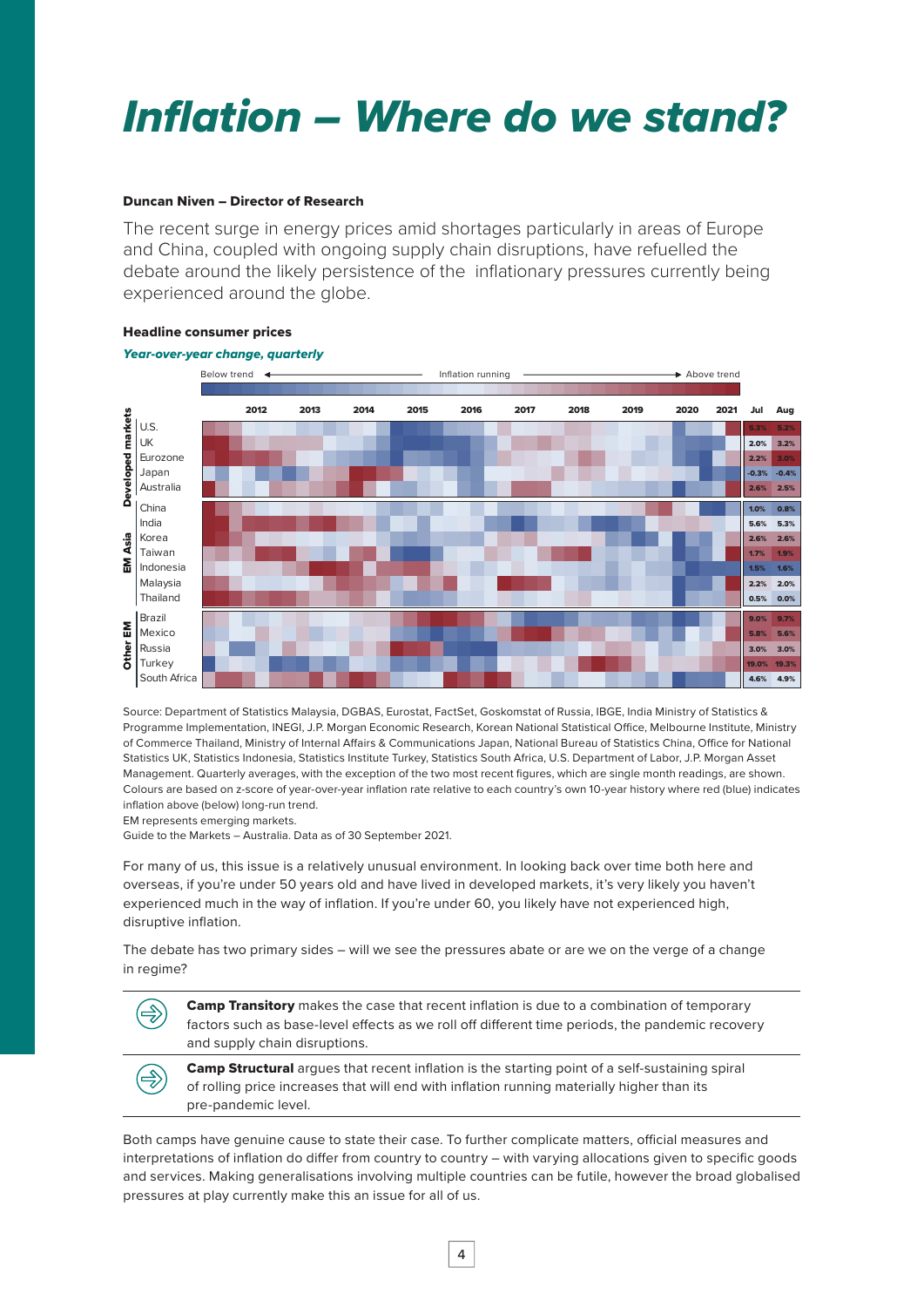Currently, the inflationary pressures building within the U.S and potentially within Europe and China are more pronounced than those witnessed here in Australia (particularly when looking at the core "trimmed mean" measure the RBA prefers to focus on). This reflects the different composition of our CPI basket, differing policy settings and relatively lower wage pressures. Our comments immediately below speak to these current pressures.

## *Camp Transitory*

### Shipping costs



### Global input prices and delivery times *Manufacturing PMI sub-indices*



Source: J.P. Morgan Asset Management, Harper Peterson Institute (LHS), Markit (RHS) HARPEX measures the global price for container ship contracts. \*PMIs are a diffusion index around 50; a supplier delivery time under 50 indicates it is taking longer to receive inputs into the manufacturing process. Guide to the Markets – Australia. Data as of 30 September 2021.

The recent spike in inflation has lasted longer than many first expected, indeed Fed Chair Powell acknowledged as such in a testimony to the U.S Senate in late September. But how long is transitory? Whilst this can be quoted in a measure of time, another way to think of this is instead to think of transitory being defined as the underlying supply/demand conditions that can be "fixed" on their own or will take outside forces (such as central banks raising rates to temper demand).

The cost of transportation is a big part of the debate – prices of transit-oriented goods, which in conjunction with dwelling costs represent ~60% of U.S CPI, have increased due to a combination of surging pandemic recovery demand and insufficient supply. This is naturally assumed to dissipate as production resumes and ports clear their backlogs. Goldman Sachs estimate that the rising impact on inflation from supplyconstrained industries will swing from +1.2% by calendar year end, to -0.7% by the end of 2022.



Contributions to year-on-year core PCE inflation from supply-constrained categories

Source: Department of Commerce, Goldman Sachs Global Investment Research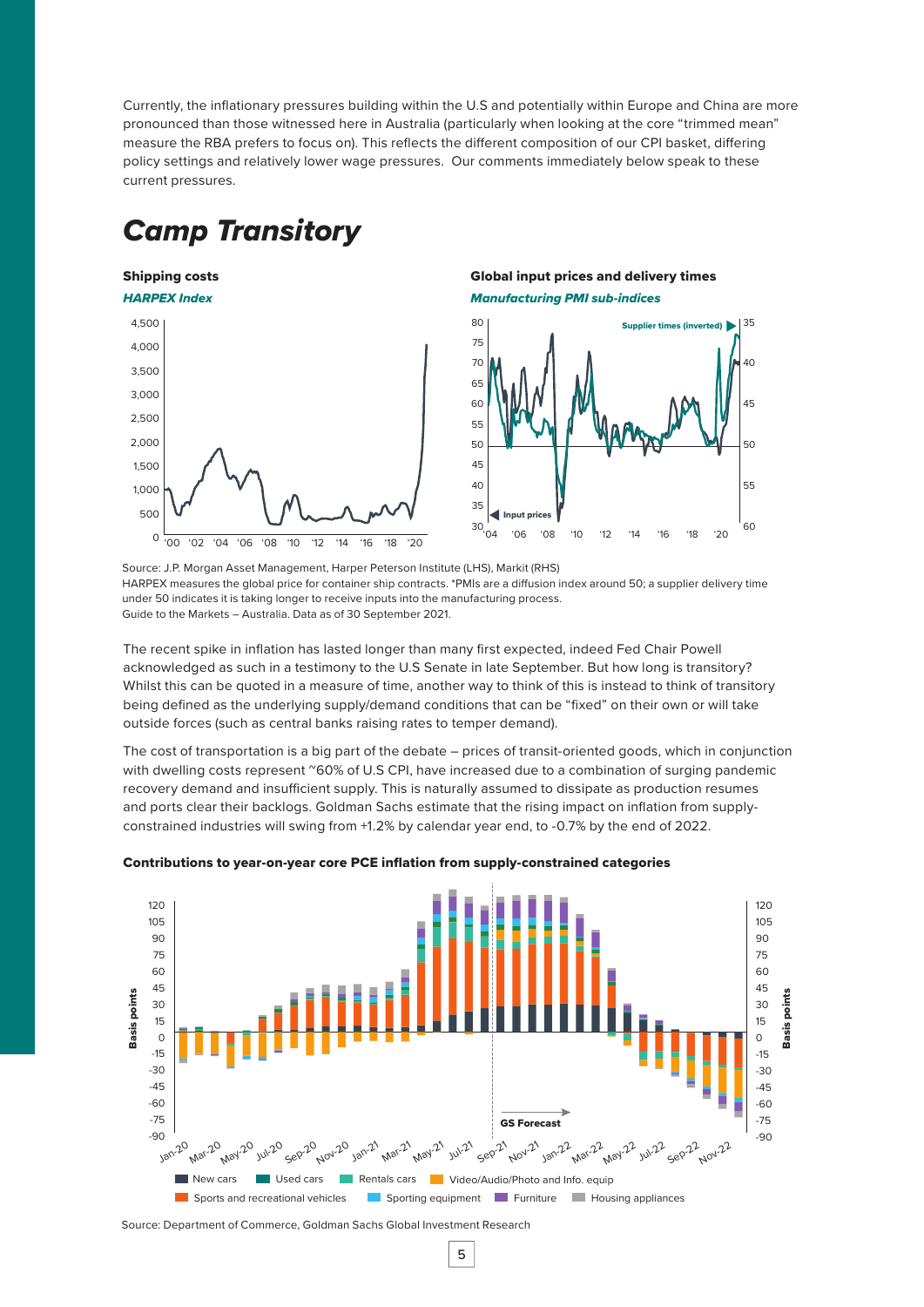The well reported semi-conductor shortages have plagued automobile production (as well as other goods). It is reported that it will likely take well into 2022 before that problem is close to being fully resolved, but many goods markets have already started to correct – used car prices have retraced slightly in the last few months after a sharp spike earlier in the year. Lastly, by the nature of "base effects", i.e if the high prices we are experiencing now stay at current levels, next years inflation will be 0%. In addition, consumers still retain the ability to substitute goods or delay purchases if prices are too high. This is why the market majority remains pitched in Camp Transitory.

It's also critical highlighting that this is where the central banks such as the RBA and the Federal Reserve sit as well.

## *Camp Structural – What if we are on the verge of a new regime?*

A number of financial market commentators believe the market is being too complacent in its view of transitory pressures. Temporary price spikes have occurred regularly in developed markets over the last 20–30 years. Whilst we are always cautious when seeing the words "This time it's different", it's worth assessing what the contrarian views are and what could happen if we experience a change in inflation regimes. We credit some insightful commentaries we have read from firms such as Neuberger Berman and Amundi in recent weeks on this topic.

### *Energy prices*

#### *Natural gas prices spike, especially in Europe*

In the UK,the natural gas price rose 93% in September



Source: LaSalle Investment Management

The transition to a low-carbon economy will involve cost and disruption, with perhaps a taste of things to come evident from current events in some areas of Europe and China – natural gas prices hit double their levels from a year ago. In the transition to a low-carbon economy, it is expected that energy costs for industry and consumers are likely to rise structurally – especially given the urgency/acceleration from many economies here. While some energy costs have been constrained through innovation and new technology, this deflationary force is not expected to persist.

That adjustment need not be disruptive though. If governments tax carbon appropriately, incentivise renewable energy and allow free markets to do their work, the transition to moderately higher costs can be smooth. We highlight that in the U.S, one of the ways high inflation in the 1980's was contained was not just rate hikes, but deregulating and allowing free market forces do their thing in global energy markets.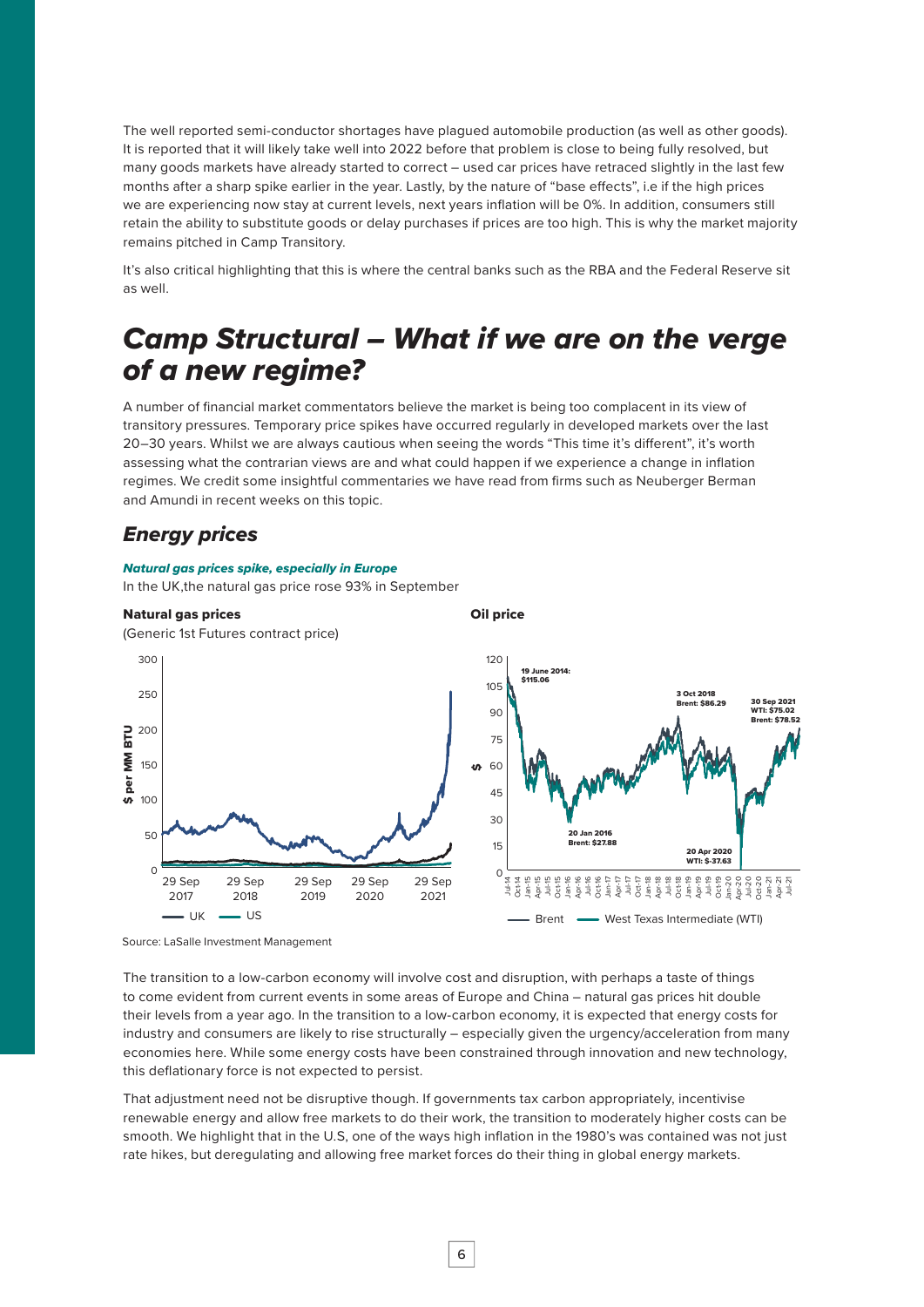# *China's shifting priorities*

China is likely to cease being an exporter of disinflation to the rest of the world.

China is battling an aging population, which is barely growing and peaking in terms of urbanisation growth rates. It's labour force is not expanding. That is why its recent announcements on social and business regulation are able to prioritise things like equality, good health, the environment and the automation of the economy over jobs generating growth. China is slowly re-engineering itself away from the worlds low-cost workshop, to a high-tech workshop for itself. The deterioration of its relationship with several major global economies only adds impetus to this trend.

# *Structural Shift In Supply Chain Management*

Whilst the supply chain disruptions we are seeing are likely to be transitory, there are potential longer term effects. Stories of a ten-fold increase in the cost of shipping containers, sharp increases in the cost of raw materials – these are material enough for management of companies to take action to prevent them from happening again – or at least moderate the impacts. A localisation and/or diversification of supply chains could easily evolve into a structural, marginal increase in costs.

### *What happens into the future?*

So if we aggregate these structural considerations – more resilient supply chains, a low carbon economy, a more sustainable Chinese economy, de-globalisation – these are all very different from the governing priorities of the past 40 years or so.

Currently, cashed up consumers and strong corporate balance sheets, coupled with pent up demand have an ability to absorb the passing through of higher costs. But this can't be done indefinitely.

# *Investment implications*

Camp transitory is by far the most investor friendly scenario. Major central banks will maintain current accommodative policy settings until their goal of full employment and resulting wage growth pushes inflation sustainably into their target band ranges. Bond investors will continue to price yield curves closely to central bank guidance and equity investors will benefit from a lower rate environment for potentially the next 12–24 months.

Temporary shifting inflationary expectations, as witnessed recently, will likely result in some sharper spikes in volatility given the fully valued nature of equity and bond markets, but this will moderate.

Camp structural is not investor friendly. Central banks will be behind the 8-ball and forced to abandon full employment policy objectives as they hike rates aggressively to combat any sustained outbreak in pricing. The lack of central bank credibility will see bond investors hurt and equities, at the very least, will likely suffer a sharp initial downturn as earnings expectations are recalibrated and valuation multiples contract.

# *Conclusion*

So we are at a very interesting juncture at this point in time, however we will still need to wait until well into 2022 to get a clearer picture of where inflation, particularly in the U.S, will settle. Despite Australia's dormant wage growth, which the RBA believe won't accelerate sufficiently for it to be able to lift interest rates higher until 2024, all eyes will be on the U.S and what occurs with energy prices as a major driver of market sentiment between now and the end of the year.